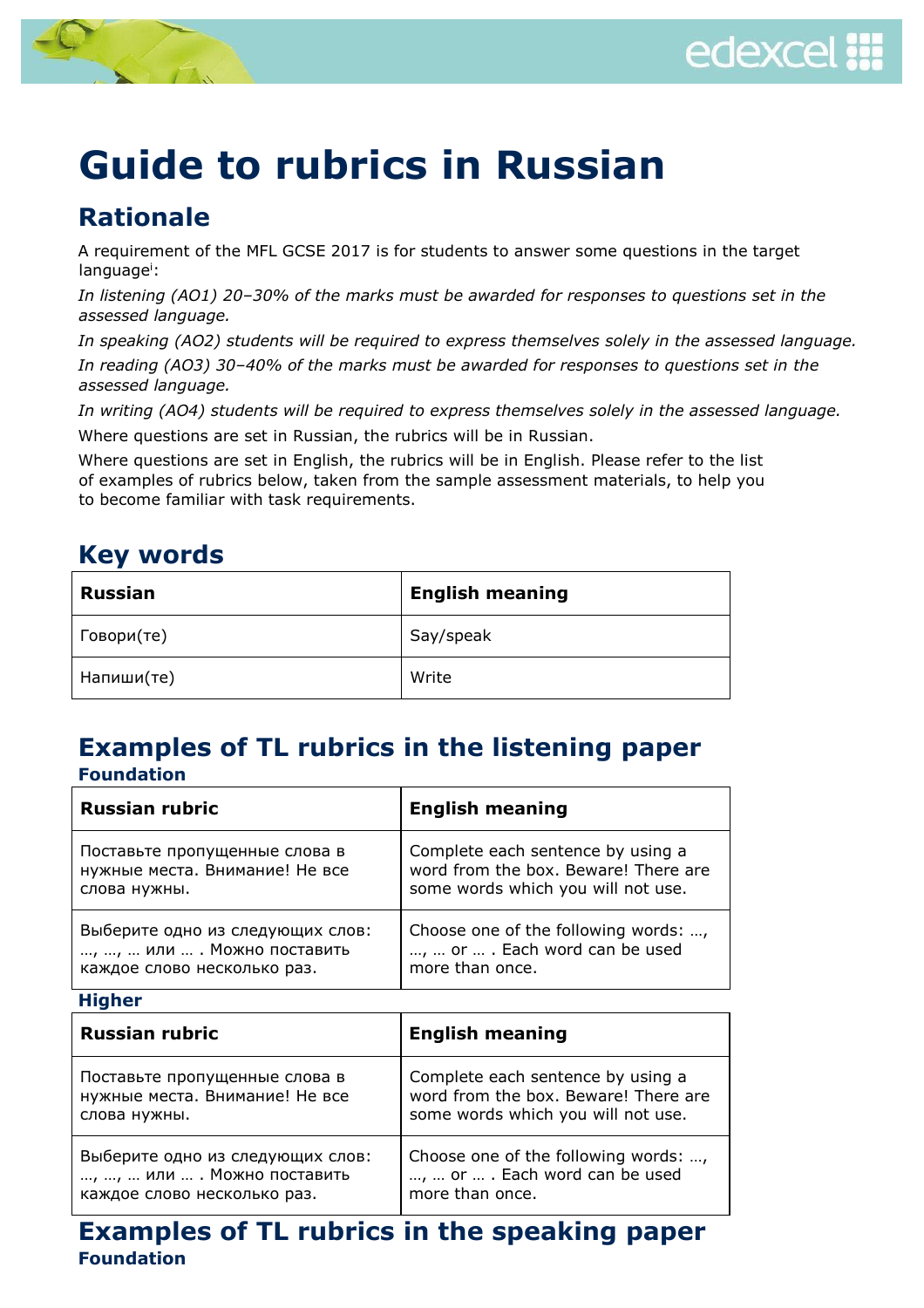



| <b>Russian rubric</b>                                   | <b>English meaning</b>                                            |  |
|---------------------------------------------------------|-------------------------------------------------------------------|--|
| Вы на                                                   | You are                                                           |  |
| Вы говорите                                             | You speak                                                         |  |
| Посмотри на фотографию и ответь на<br>следующие пункты: | Look at the photo and prepare your<br>responses to the following: |  |

| ۰. |
|----|
|----|

| <b>Russian rubric</b>                                   | <b>English meaning</b>                                            |
|---------------------------------------------------------|-------------------------------------------------------------------|
| Вы на                                                   | You are                                                           |
| Вы говорите                                             | You speak                                                         |
| Посмотри на фотографию и ответь на<br>следующие пункты: | Look at the photo and prepare your<br>responses to the following: |

#### **Examples of TL rubrics in the reading paper Foundation**

| <b>Russian rubric</b>                                                           | <b>English meaning</b>                                                                                          |
|---------------------------------------------------------------------------------|-----------------------------------------------------------------------------------------------------------------|
| Прочитайте текст.                                                               | Read the text.                                                                                                  |
| Поставьте пропущенные слова в<br>нужные места. Внимание! Не все<br>слова нужны. | Complete each sentence by using a<br>word from the box. Beware! There are<br>some words which you will not use. |
| Прочитай этот блог.                                                             | Read this blog.                                                                                                 |
| Поставь крестик [X]                                                             | Put a cross $[X]$                                                                                               |
| Ты читаешь в интернете:                                                         | You read on the internet:                                                                                       |
| Кто что думает? Напиши: , ,  или                                                | Who thinks that? Write: , ,  or                                                                                 |

**Higher** 

| <b>Russian rubric</b>                | <b>English meaning</b>          |  |
|--------------------------------------|---------------------------------|--|
| Прочитай этот блог.                  | Read this blog.                 |  |
| Поставь крестик [X]                  | Put a cross $[X]$               |  |
| Ты читаешь в интернете:              | You read on the internet:       |  |
| Кто что думает? Напиши: , ,  или<br> | Who thinks that? Write: , ,  or |  |
| Прочитай эту веб-страницу.           | Read this web page.             |  |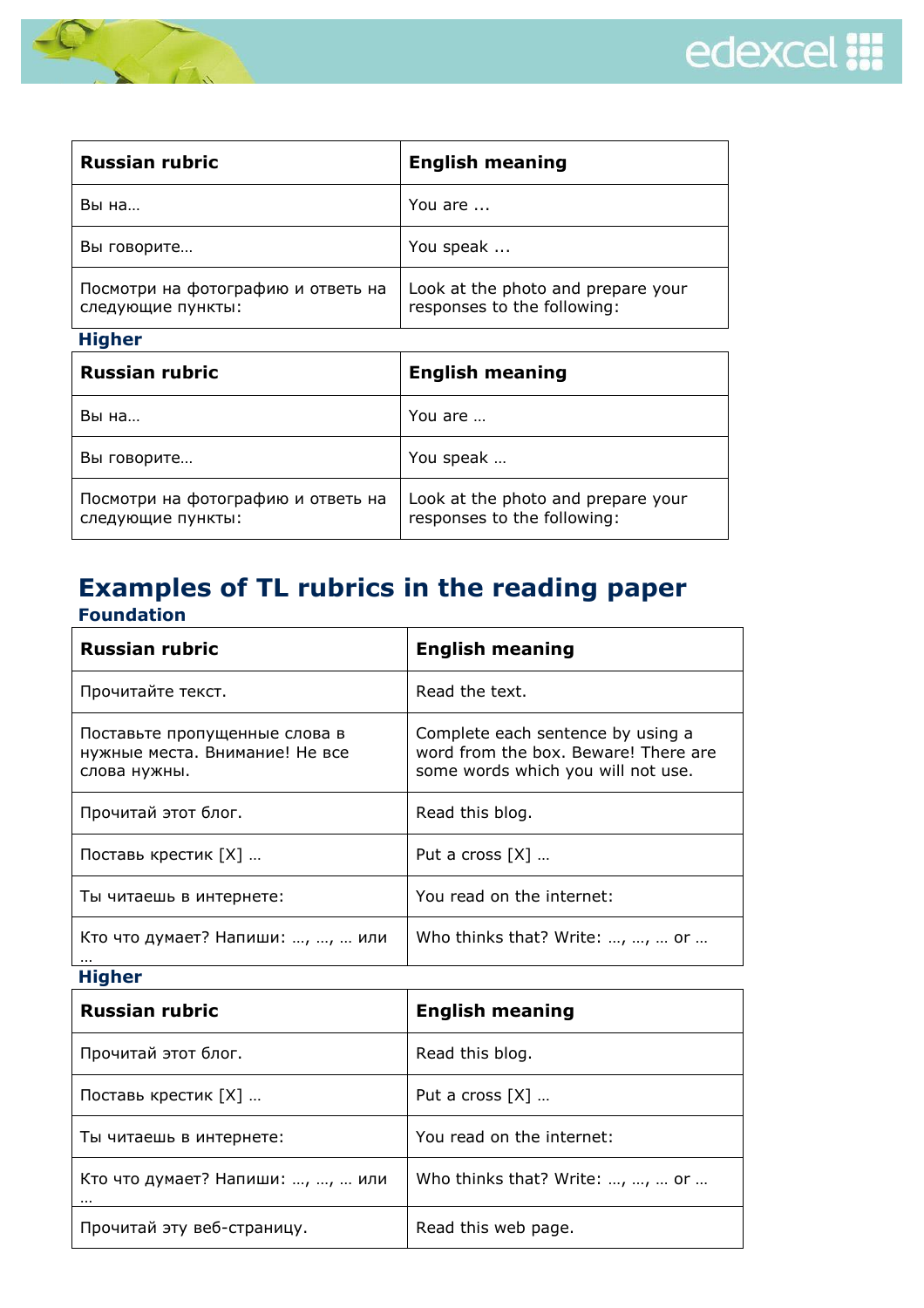



Ответь на следующие вопросы **порусски**. Не обязательно написать полные фразы.

Answer the questions **in Russian**. You do not need to write in full sentences.

### **Examples of TL rubrics in the writing paper Foundation**

| <b>Russian rubric</b>                  | <b>English meaning</b>                 |  |
|----------------------------------------|----------------------------------------|--|
| Опиши фотографию и скажи, что ты       | Describe the photo and give your       |  |
| думаешь о                              | opinion on                             |  |
| Напиши примерно 15-20 слов по-         | Write approximately 15-20 words in     |  |
| русски.                                | Russian.                               |  |
| Напишите статью                        | Write an article                       |  |
| со следующей информацией:              | with the following information:        |  |
| Напишите примерно 30-35 слов по-       | Write approximately 30-35 words in     |  |
| русски.                                | Russian.                               |  |
| Напиши письмо другу.                   | Write a letter to a friend.            |  |
| Надо написать следующую<br>информацию: | You must include the following points: |  |
| Напиши примерно 60-65 слов по-         | Write approximately 60-65 words in     |  |
| русски.                                | Russian.                               |  |
| Переведи эти фразы на русский          | Translate the following sentences into |  |
| язык.                                  | Russian.                               |  |

#### **Higher**

| <b>Russian rubric</b>                        | <b>English meaning</b>                           |  |
|----------------------------------------------|--------------------------------------------------|--|
| Напиши письмо другу.                         | Write a letter to a friend.                      |  |
| Надо написать следующую<br>информацию:       | You must include the following points:           |  |
| Напиши примерно 60-65 слов по-<br>русски.    | Write approximately 60-65 words in<br>Russian.   |  |
| Напишите письмо, чтобы убедить<br>ИХ         | Write a letter  to convince them                 |  |
| Надо оправдать ваши идеи и мнения.           | Justify your ideas and opinions.                 |  |
| Напишите примерно 90-110 слов по-<br>русски. | Write approximately 130-150 words in<br>Russian. |  |